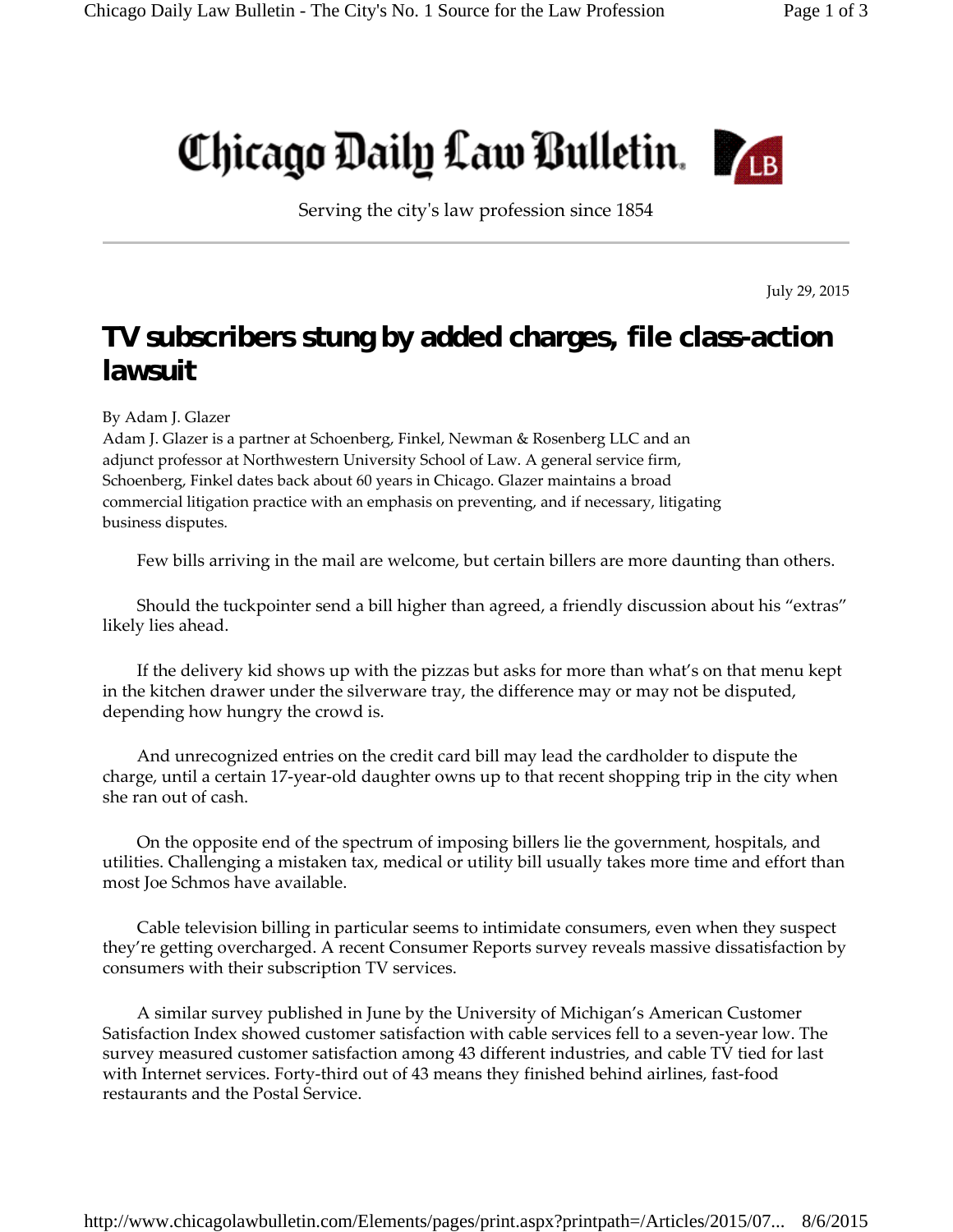Reflective of this longstanding dissatisfaction with cable TV, recall Sting's 1985 desire for a new cable offering when he crooned about wanting his MTV. Fittingly, the lyric appeared in the Dire Straits song "Money for Nothing."

Submissively paying cable bills with confusing added charges may be on the wane, however. Enter certain Joe Schmos named Matti Yousif of San Diego, Elizabeth Ioane of Oceanside, Calif., Zach Beimes of Henderson, Nev., and Dawn Harrell of Phoenix.

Before they subscribed, these four consumers each received marketing materials from Advanced TV cable television service allegedly promising an all-inclusive price.

Specifically, Advanced TV allegedly represented that its advertised price for service covered the total amount of the monthly recurring fees after all applicable promotional discounts, and the only other charges subscribers would face were government-mandated taxes, fees and surcharges.

Based on these representations, Yousef, Ioane, Beimes, Harrell and purportedly thousands of others signed up. But according to them, once Advanced TV had them in the fold, other monthly charges soon followed.

The class-action complaint filed by these aggrieved television subscribers in San Diego focuses on one such allegedly undisclosed and unauthorized charge added to customers' bills, thereby wrongfully generating millions for Advanced TV: a confusingly labeled and unexplained fee for "Advanced TV."

The plaintiffs seek to certify classes of all California, Nevada and Arizona persons who subscribed and paid this separate "Advanced TV" fee beyond the monthly recurring charges. Named as defendants are the providers of the disputed cable TV service, CoxCom LLC, the nation's third largest cable and broadband company, and Cox Communications California LLC, a CoxCom subsidiary.

Based on this contested surcharge to plaintiffs' cable TV bills, the plaintiffs have devised eight statutory and common-law counts ranging from consumer fraud to breach of express warranty to conversion.

The class plaintiffs seek not only restitution, but injunctive and declaratory relief, disgorgement, punitive damages, attorney fees, imposition of a constructive trust, and an unlikely court order requiring the defendants to engage in a corrective advertising campaign.

The defendants will surely challenge some or all of these legal theories, but evidence of deceptive or misleading marketing practices, especially those that leave unwary customers feeling helpless, often lead to prompt class settlements.

As for Yousif, Ioane, Beimes and Harrell, they will have to wean themselves from the defendants' product, if possible, and find their MTV on another outlet. As they turn off Advanced TV, perhaps they'll see the lovehate relationship many subscribers seem to have with their cable providers summarized in more Sting lyrics: "I guess this is our last goodbye, and you don't care so I won't cry."

The song's apt title is "Can't Stand Losing You," while the case filed in the California Superior Court, San Diego County, is *Yousif v. CoxCom LLC*, No. 37-2015-00018071.